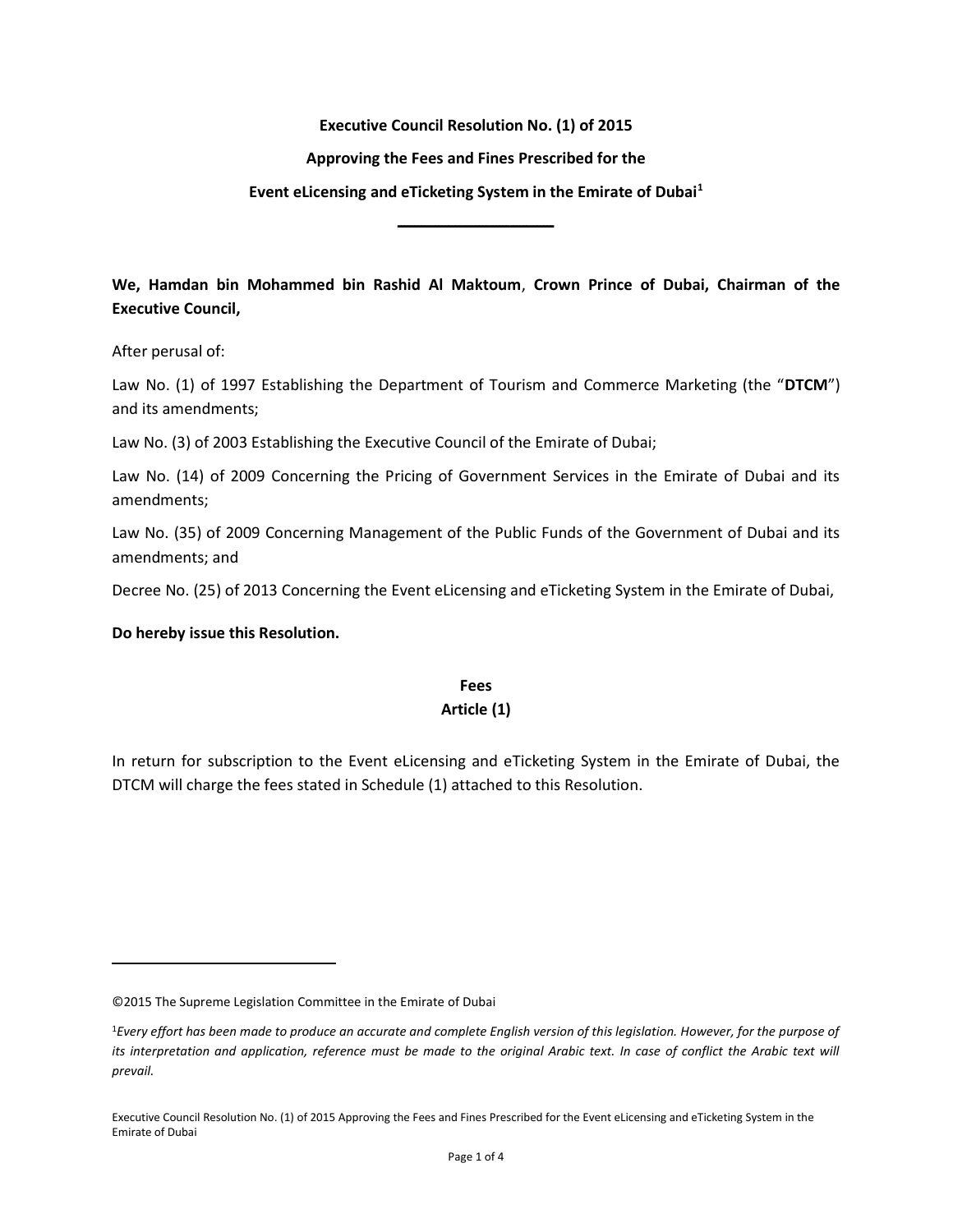# **Penalties** Article (2)

- a. Without prejudice to any stricter penalty stipulated in any other legislation, any person who commits any of the violations mentioned in Schedule (2) attached to this Resolution will be punished by the fine indicated opposite that violation.
- b. Upon repetition of the same violation within one (1) year from the date of the previous violation, the amount of the fine indicated in Schedule (2) referred to in paragraph (a) of this Article will be doubled, provided that a fine does not exceed one hundred thousand Dirhams (AED 100,000.00).
- c. In addition to the penalty of a fine referred to in paragraph (a) of this Article, the DTCM may take one or more of the following measures against the violating entity:
	- 1. suspending the activity for a period not exceeding six (6) months; and/ or
	- 2. revoking the trade licence in coordination with the competent entity in the Emirate.

## Repeals Article (3)

Any provision in any other legislation will be repealed to the extent that it contradicts the provisions of this Resolution.

# Publication and Commencement Article (4)

This Resolution will be published in the Official Gazette and will come into force on the day on which it is published.

### Hamdan bin Mohammed bin Rashid Al Maktoum

Crown Prince of Dubai

Chairman of the Executive Council

Issued in Dubai on 3 February 2015

Corresponding to 14 Rabi al-Thani 1436 A.H.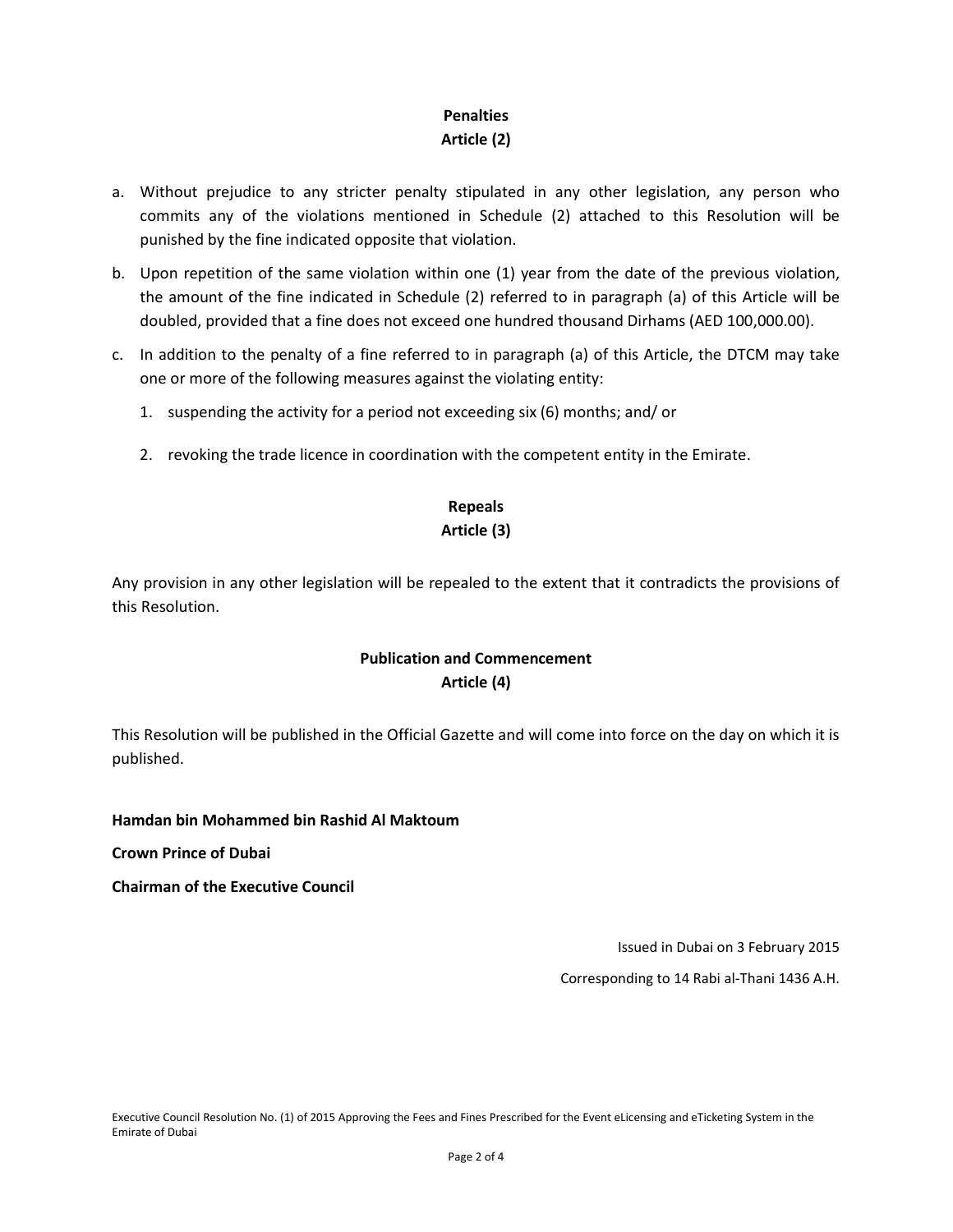# Schedule (1)

## Fees for Subscription to the Event eLicensing and eTicketing System

| <b>SN</b>      | <b>Description</b>                                                                               | Fee                       |
|----------------|--------------------------------------------------------------------------------------------------|---------------------------|
|                |                                                                                                  | (in Dirhams)              |
| $\mathbf{1}$   | Subscribing an Event organiser to the eTicketing System or<br>renewing his annual subscription   | 5,000.00                  |
| $\overline{2}$ | Subscribing a Ticket vendor to the eTicketing System or renewing<br>his annual subscription      | 5,000.00                  |
| 3              | Subscribing a Ticket distributor to the eTicketing System or<br>renewing his annual subscription | 500.00                    |
| $\overline{4}$ | Subscription to the eLicensing System or renewal of an annual<br>subscription                    | 300.00                    |
| 5              | Submitting an Event licensing application through the eLicensing<br>System                       | 200.00                    |
| 6              | Connection to the eTicketing System                                                              | 10,000.00                 |
| $\overline{7}$ | Training on the eTicketing System                                                                | AED 500.00 per<br>trainee |
| 8              | <b>Urgent services</b>                                                                           | 500.00                    |